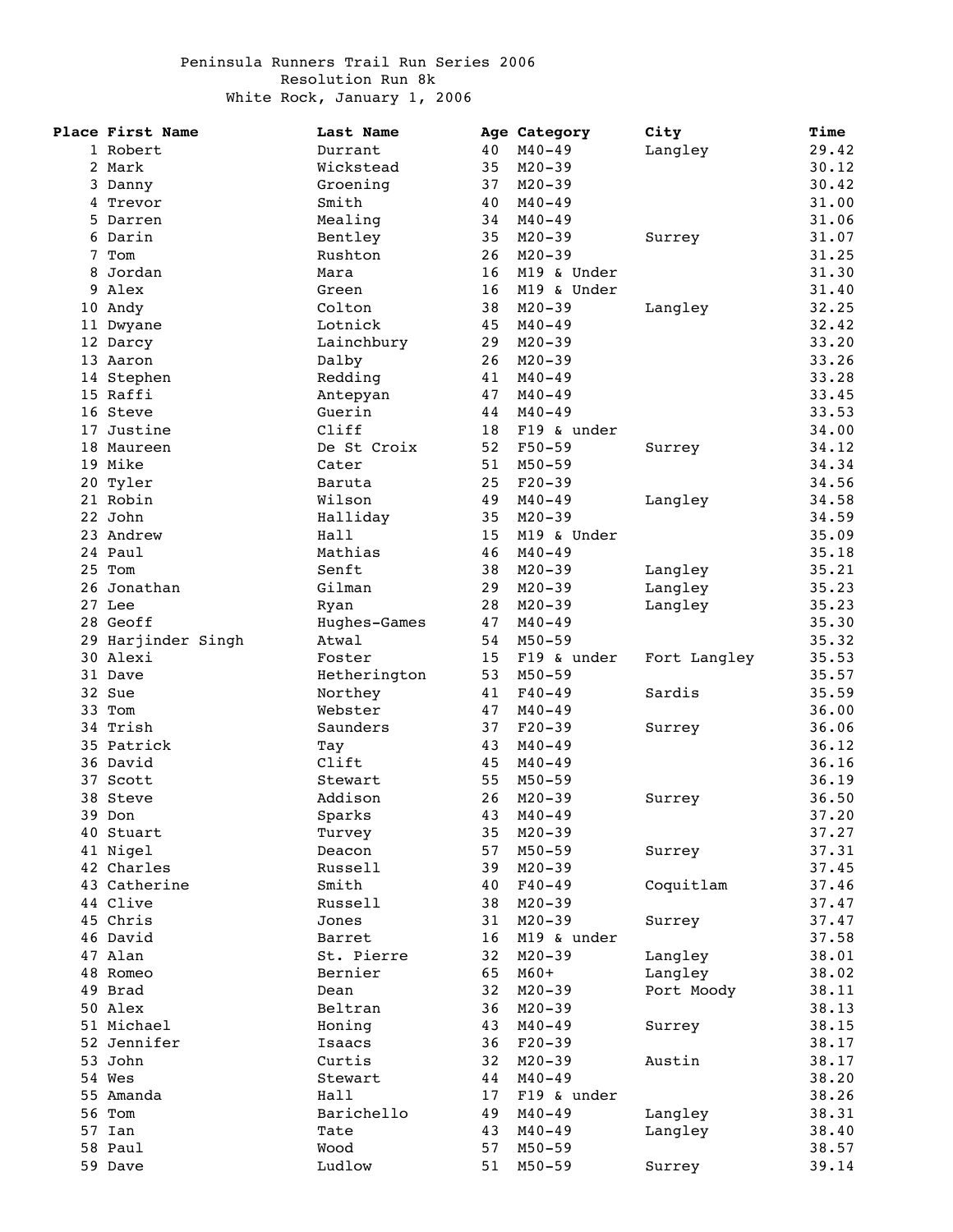|    | 60 Jim        | Millington    | 54 | $M50 - 59$  | Surrey     | 39.28 |
|----|---------------|---------------|----|-------------|------------|-------|
|    | 61 Brian      | Parkinson     | 63 | $M60+$      |            | 39.33 |
|    | 62 Chris      | Gauvin        | 29 | $M20 - 39$  | Surrey     | 39.37 |
|    | 63 Brian      | Sullivan      | 59 | $M50 - 59$  |            | 40.00 |
|    | 64 Al         | George        | 67 | $M60+$      | Abbotsford | 40.02 |
|    | 65 Werner     | Brunke        | 49 | $M40 - 49$  | Langley    | 40.08 |
|    | 66 Jordan     | Nicel         | 36 | $M20 - 39$  |            | 40.13 |
|    |               | McKenzie      | 37 | $M20 - 39$  |            | 40.13 |
|    | 67 Ryan       |               |    |             |            |       |
|    | 68 Ronda      | Haberer       | 38 | $F20-39$    |            | 40.17 |
|    | 69 Kevin      | Lewis         | 50 | $M50 - 59$  |            | 40.43 |
|    | 70 Aaron      | Douglas       | 27 | $M20 - 39$  |            | 41.08 |
|    | 71 Philip     | Cilliers      | 48 | $M40 - 49$  |            | 41.15 |
|    | 72 Steve      | Barker        | 47 | $M40 - 49$  |            | 41.19 |
|    | 73 Rob        | Budvarson     | 35 | $M20 - 39$  | Langley    | 41.22 |
|    | 74 Gerry      | Van De Wint   | 67 | $M60+$      | Surrey     | 41.30 |
|    | 75 Darshan    | Mangat        | 46 | $M40 - 49$  | Surrey     | 41.48 |
|    | 76 Susan      | Steinfeld     | 39 | $F20-39$    |            | 42.08 |
|    | 77 Jim        | Eso           | 46 | $M40 - 49$  | Surrey     | 42.11 |
|    |               |               |    |             |            | 42.25 |
|    | 78 Madison    | Guy           | 11 | F19 & under |            |       |
|    | 79 Braledan   | Donnelly      | 12 | M19 & under |            | 42.25 |
|    | 80 Cindy      | Ross          | 40 | $F40 - 49$  |            | 42.30 |
|    | 81 Carey      | Bolin         | 46 | $M40 - 49$  |            | 42.30 |
|    | 82 Jimmy      | Hinze         | 52 | $M50 - 59$  | Surrey     | 42.34 |
|    | 83 Kevin      | Paul          | 42 | $M40 - 49$  | Langley    | 43.22 |
|    | 84 Peter      | Roberts       | 38 | $M20 - 39$  | Surrey     | 43.27 |
|    | 85 Marlee     | St. Pierre    | 32 | $F20-39$    | Langley    | 43.29 |
|    | 86 Nigel      | Barrett       | 49 | $M40 - 49$  | Surrey     | 43.34 |
|    | 87 Melanie    |               |    |             |            |       |
|    |               | Berezan       | 34 | $F20-39$    | Surrey     | 43.46 |
|    | 88 David      | Bachand       | 45 | $M40 - 49$  | Surrey     | 43.50 |
|    | 89 Joanna     | Tate          | 13 | F19 & under | Langley    | 44.00 |
|    | 90 Allan      | Bailey        | 54 | $M50 - 59$  |            | 44.03 |
|    | 91 Gordon     | Barber        | 50 | $M50 - 59$  | Delta      | 44.06 |
|    | 92 Kathy      | Bower         | 54 | $F50 - 59$  |            | 44.13 |
|    | 93 Mile       | Jovanovic     | 52 | $M50 - 59$  | Surrey     | 44.23 |
|    | 94 Rick       | Williams      | 56 | $M50 - 59$  | Langley    | 44.23 |
|    | 95 Ray        | Plummell      | 56 | $M50 - 59$  |            | 44.24 |
|    | 96 Aileen     | Hale          | 37 | $F20-39$    | White Rock | 44.26 |
|    |               |               |    |             |            |       |
|    | 97 Mike       | Vipond        | 49 | $M40 - 49$  | Surrey     | 44.31 |
|    | 98 Muriel     | Rotheram      | 45 | $F40 - 49$  | Surrey     | 44.48 |
| 99 | Tony          | Rotheram      | 65 | $M60+$      | Surrey     | 44.48 |
|    | 100 Roben     | Hislop        | 17 | M19 & Under |            | 45.02 |
|    | 101 Will      | Gerber        | 69 | $M60+$      | Aldergrove | 45.03 |
|    | 102 Shannon   | Stenbeck      | 27 | $F20-39$    |            | 45.16 |
|    | 103 Cathie    | Bachand       | 44 | $F40 - 49$  | Surrey     | 45.21 |
|    | 104 Kathy     | Hunt          | 53 | $F50 - 59$  |            | 45.27 |
|    | 105 Annette   | Paul          | 41 | $F40 - 49$  | Langley    | 45.32 |
|    | 106 Jessica   | Suderman      | 23 | $F20-39$    |            | 45.46 |
|    | 107 Barry     | Azevedo       | 41 | $M40 - 49$  |            | 45.53 |
|    |               |               |    |             |            |       |
|    | 108 Elizabeth | Ayers         | 40 | $F40 - 49$  | White Rock | 45.57 |
|    | 109 Carol     | Heatley       | 26 | $F20-39$    | Surrey     | 45.57 |
|    | 110 Rick      | Fraser        | 49 | $M40 - 49$  | White Rock | 45.59 |
|    | 111 Jim       | Fairail       | 60 | $M60+$      |            | 46.04 |
|    | 112 Doug      | Semple        | 51 | $M50 - 59$  | Surrey     | 46.10 |
|    | 113 Darren    | Ginther       | 38 | $M20 - 39$  |            | 46.12 |
|    | 114 Rob       | Daniels       | 66 | $M60+$      | Vancouver  | 46.13 |
|    | 115 Dan       | Murphy        | 65 | $M60+$      | White Rock | 46.17 |
|    | 116 Andhra    | Azevedo       | 13 | F19 & under |            | 46.18 |
|    |               |               |    |             |            |       |
|    | 117 Michael   | Thibodeau     | 53 | $M50 - 59$  | Cloverdale | 46.20 |
|    | 118 Edwin     | Chang         | 33 | $M20 - 39$  |            | 46.26 |
|    | 119 Helena    | Munro         | 46 | $F40 - 49$  |            | 46.37 |
|    | 120 Alan      | <b>Bratus</b> | 57 | $M50 - 59$  | White Rock | 46.37 |
|    | 121 Brenda    | Ferris        | 41 | $F40 - 49$  | Surrey     | 46.37 |
|    | 122 Laurel    | Van Zanten    | 51 | $F50 - 59$  | Surrey     | 46.37 |
|    | 123 Brian     | Cropp         | 34 | $M20 - 39$  | Surrey     | 47.08 |
|    | 124 Randy     | Munro         | 48 | $M40 - 49$  | Surrey     | 47.17 |
|    |               |               |    |             |            |       |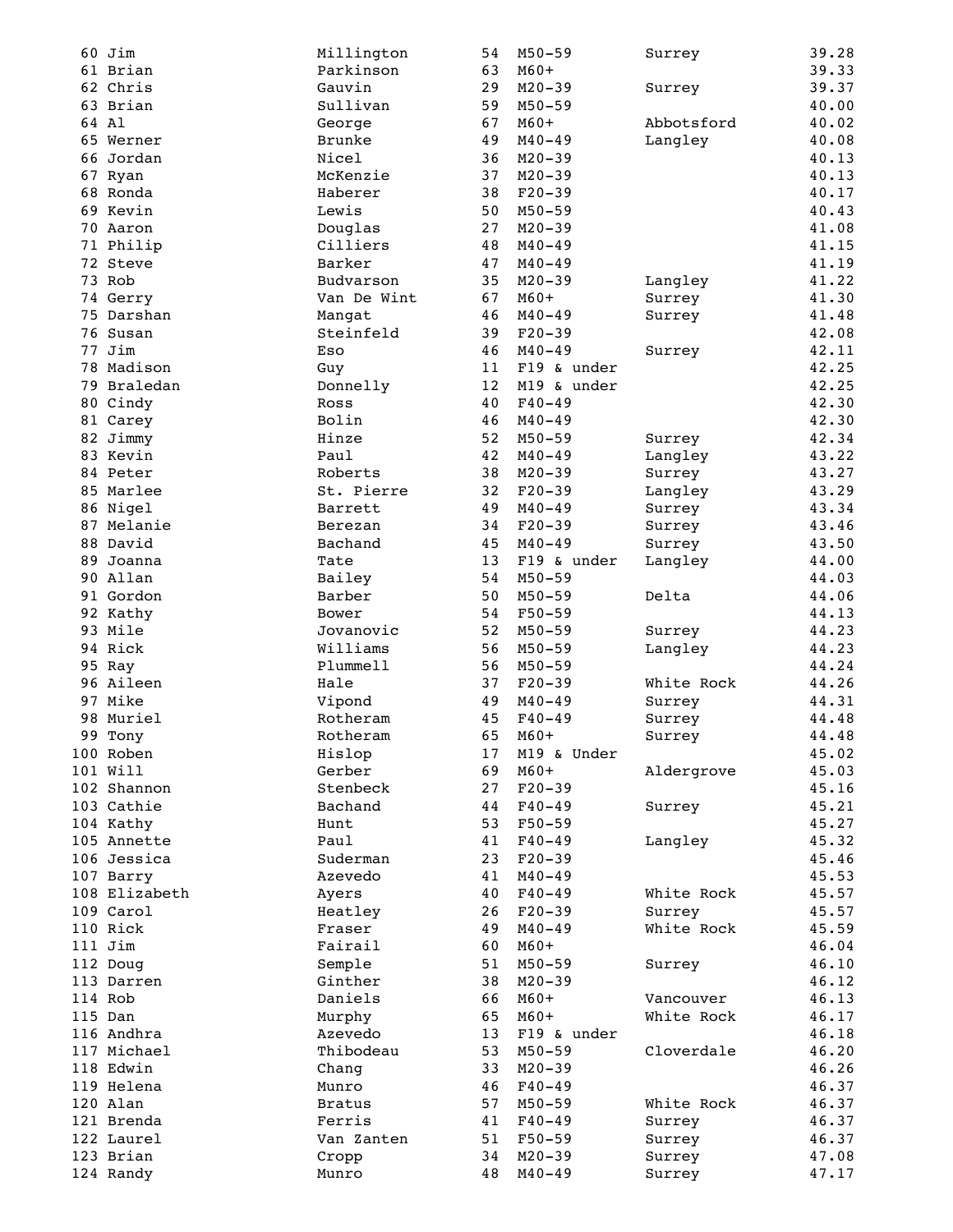| 125 Helen                | Stacey                  | 25       | F19 & under              |                | 47.30          |
|--------------------------|-------------------------|----------|--------------------------|----------------|----------------|
|                          |                         |          |                          |                |                |
| 126 Jennifer             | Balle                   | 21       | $F20-39$                 |                | 47.30          |
| 127 Margo                | Barber                  | 52       | $F50 - 59$               | Delta          | 47.53          |
| 128 Lynn                 | McCallum                | 38       | $F20-39$                 |                | 47.56          |
| 129 George               | Lacny                   | 48       | $M40 - 49$               |                | 47.57          |
|                          |                         |          |                          |                |                |
| 130 Shelky               | Cameron                 | 43       | $F40 - 49$               | Langley        | 48.01          |
| 131 Cam                  | Shippit                 | 39       | $M20 - 39$               | Surrey         | 48.03          |
| 132 Lloyd                | <b>Brown</b>            | 43       | $M40 - 49$               | Abbotsford     | 48.04          |
| 133 Craig                | Petrie                  | 29       | $M20 - 39$               |                | 48.09          |
|                          |                         |          |                          |                |                |
| 134 Joan                 | Mara                    | 47       | $F40 - 49$               |                | 48.18          |
| 135 Caroline             | Paulicelli              | 47       | $F40 - 49$               | Langley        | 48.23          |
| 136 Louisa               | Lorimer                 | 54       | $F50-59$                 | White Rock     | 48.26          |
| 137 Charles              | Chayter                 | 60       | $M60+$                   |                | 48.31          |
|                          |                         |          |                          |                |                |
| 138 Jasbir               | Atwal                   | 50       | $F50 - 59$               |                | 48.43          |
| 139 Ellen                | Hall                    | 47       | $F40 - 49$               |                | 48.51          |
| 140 Paul                 | Demeule                 | 31       | $M20 - 39$               | Delta          | 48.57          |
| 141 Sarah                | Pedley                  | 28       | $F20-39$                 | Delta          | 48.57          |
|                          |                         |          |                          |                |                |
| 142 Trish                | Griffith-Stewart        | 44       | $F40 - 49$               |                | 49.10          |
| 143 Kelly                | Risebrough              | 34       | $F20-39$                 |                | 49.12          |
| 144 Chris                | Cullen                  | 41       | $F40 - 49$               | Langley        | 49.12          |
| 145 Rose                 | Chen                    | 48       | $F40-49$                 |                | 49.17          |
|                          |                         |          |                          |                |                |
| 146 Ross                 | Davidson                | 56       | $M50 - 59$               | Surrey         | 49.17          |
| 147 Stacey               | Mohl                    | 35       | $F20-39$                 |                | 49.34          |
| 148 Ken                  | Kendall                 | 41       | $M40 - 49$               | Surrey         | 49.41          |
| 149 Sandy                | Wynham                  | 59       | $F50 - 59$               |                | 49.57          |
|                          | Mathias                 |          |                          |                |                |
| 150 Nancy                |                         | 45       | $F40 - 49$               |                | 49.59          |
| 151 Teresa               | Pincket                 | 33       | $F20-39$                 | Surrey         | 50.02          |
| 152 Frances              | Steinfeld               | 67       | $F60+$                   |                | 50.06          |
| 153 Bill                 | McIntosh                | 55       | $M50 - 59$               | Cloverdale     | 50.16          |
|                          | Ludlow                  | 49       |                          |                |                |
| 154 Cynthia              |                         |          | $F40 - 49$               | Surrey         | 50.29          |
| 155 Anja                 | McIntosh                | 54       | $F50 - 59$               | Cloverdale     | 50.29          |
| 156 Harvey               | Nelsen                  | 72       | $M70+$                   |                | 50.33          |
| 157 Tom                  | Foerster                | 51       | $M50 - 59$               | Aldergrove     | 50.41          |
| 158 Lisa                 | Molholat                | 35       |                          |                | 51.01          |
|                          |                         |          | $F20-39$                 | Surrey         |                |
| 159 Shane                | Molholat                | 35       | $M20 - 39$               | Surrey         | 51.01          |
| 160 Zachary              | Molholat                | 9        | M19 & Under              | Surrey         | 51.01          |
| 161 Kathi                | Irvine                  | 46       | $F40 - 49$               | Delta          | 51.14          |
| 162 Donna                | Lowe                    | 57       | $F50 - 59$               |                | 51.32          |
|                          |                         |          |                          |                |                |
| 163 Lori                 | Balharry                | 33       | $F20-39$                 | Calgary        | 51.33          |
| 164 John                 | Hoffmann                | 39       | $M20 - 39$               | Calgary        | 51.33          |
| 165 Kathy                | Wainwright              | 50       | $F50 - 59$               | Langley        | 51.36          |
| 166 Deborah              | Mochinski               | 48       | $F40 - 49$               | Surrey         | 51.36          |
|                          |                         |          |                          |                |                |
| 167 Nancy                | Pundick                 | 38       | $F20-39$                 | Surrey         | 51.38          |
| 168 Jake                 | Guy                     | 9        | M19 & Under              |                | 51.50          |
| 169 Nicole               | Guy                     | 36       | $F20-39$                 |                | 51.57          |
| 170 Millie               | Mckinnon                | 42       | $F40 - 49$               |                | 51.57          |
| 171 Don                  |                         |          |                          |                |                |
|                          | Tocher                  | 61       | $M60+$                   |                | 52.40          |
| 172 Kathryn              | Matts                   | 37       | $F20-39$                 |                | 52.44          |
| 173 Danny                | Burggraeve              | 53       | $M50 - 59$               | Port Coquitlam | 52.44          |
| 174 Patricia             | Vaz                     | 55       | $F50 - 59$               | Surrey         | 52.44          |
|                          | Meier                   | 41       |                          |                | 53.02          |
| 175 Sandy                |                         |          | $F40 - 49$               | Langley        |                |
| 176 Robyn                | Alexander               | 35       | $F20-39$                 | Surrey         | 53.06          |
| 177 Wendy                | Jensen                  | 45       | $F40 - 49$               |                | 53.10          |
| 178 Sandy                | Zalit                   | 45       | $F40 - 49$               | Cloverdale     | 53.36          |
| 179 Jennifer             | Hiebert                 | 47       | $F40 - 49$               | Coquitlam      | 53.43          |
|                          |                         |          |                          |                |                |
| 180 Ben                  | Dobranowski             | 53       | $M50 - 59$               | Surrey         | 54.25          |
| 181 Leah                 | Strange                 | 37       | $F20-39$                 | Cloverdale     | 54.28          |
| 182 Danielle             | Bolduc                  | 42       | $F40 - 49$               |                | 54.30          |
| 183 Flora                | Young                   | 70       | $F70+$                   |                | 54.39          |
|                          |                         |          |                          |                |                |
| 184 Henny                | <b>Brunke</b>           | 49       | $F40 - 49$               |                | 54.46          |
| 185 Janis                | Brunke                  | 21       | $F20-39$                 |                | 54.48          |
| 186 Ann                  | Reiland                 | 52       | $F50 - 59$               |                | 55.01          |
|                          | Johnson                 | 34       | $F20-39$                 | White Rock     | 55.03          |
|                          |                         |          |                          |                |                |
| 187 Andrea               |                         |          |                          |                |                |
| 188 Connie<br>189 Agatha | Massa<br>Schrode-Metlen | 47<br>55 | $F40 - 49$<br>$F50 - 59$ | Surrey         | 55.44<br>55.46 |